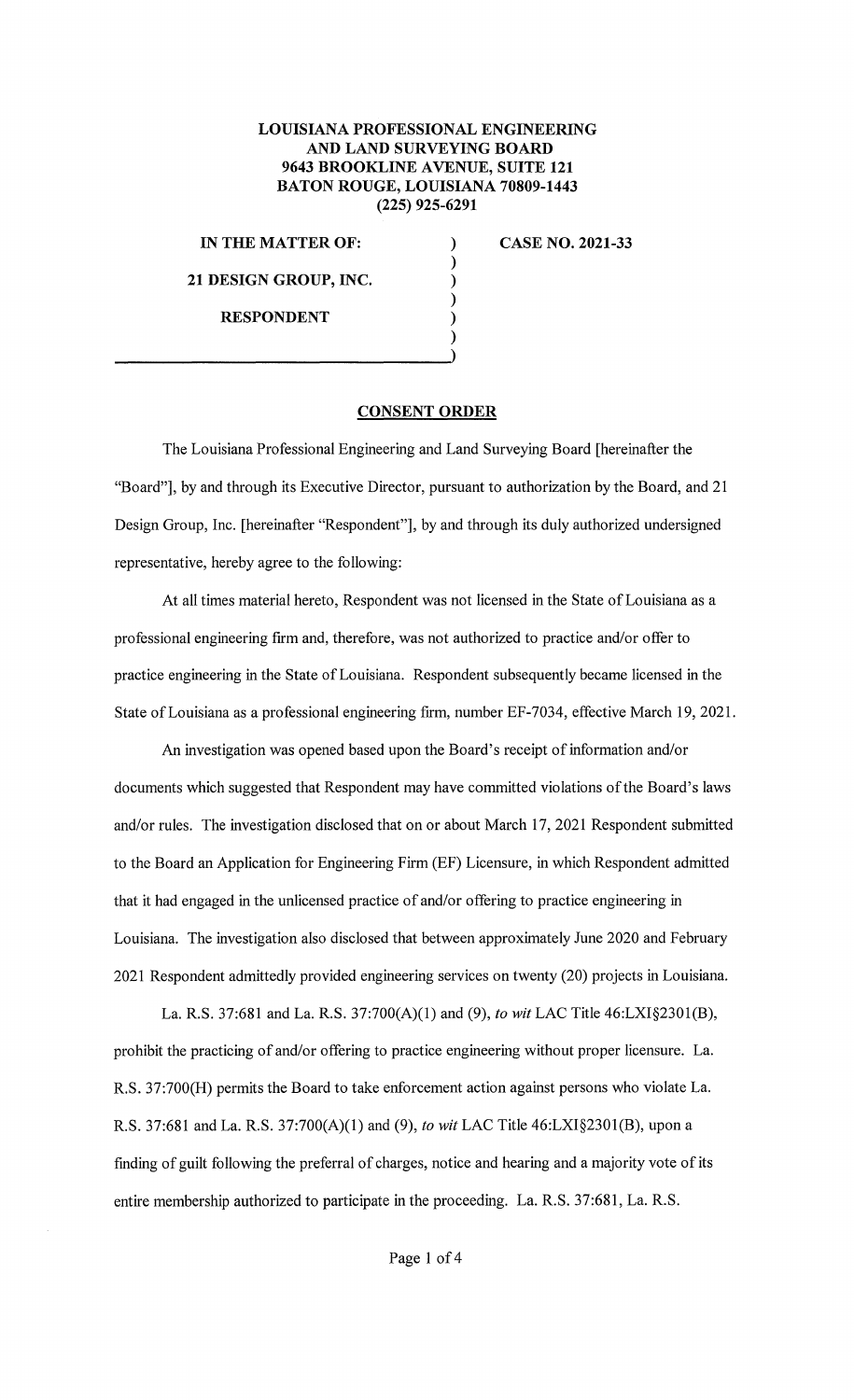37:700(A)(l) and (9), La. **R.S.** 37:700(H) and LAC Title 46:LXI§2301(B) were in effect at all times material hereto.

It is undisputed that (a) until March 19, 2021 Respondent was not licensed in Louisiana as a professional engineering firm and, therefore, not authorized to practice and/or offer to practice engineering in Louisiana and **(b)** between approximately June 2020 and February 2021 Respondent admittedly practiced and offered to practice engineering in Louisiana without proper licensure.

By letter dated July 21, 2021, the Board gave notice to Respondent that it was considering the preferral of charges against Respondent on the grounds that Respondent may have violated La. R.S. 37:681 and La. **R.S.** 37:700(A)(l) and (9), *to wit* LAC Title 46:LXI§2301(B), relative to practicing and/or offering to practice engineering without proper licensure.

Wishing to dispense with the need for further enforcement action and to conclude the instant proceeding without further delay and expense, for the purpose of this proceeding only, Respondent and the Board do hereby enter into this Consent Order, in which Respondent of its own free will consents to the issuance of a Consent Order by the Board, wherein Respondent agrees to **(a)** pay a fine of Three Thousand and No/100 (\$3,000.00) Dollars, **(b)** pay administrative costs of Three Hundred Sixty and 88/100 (\$360.88) Dollars and **(c)** the publication of this Consent Order on the Board's website and a summary of this matter in the Board's official journal, the *Louisiana Engineer and Surveyor Journal,* and the reporting of this matter to the National Council of Examiners for Engineering and Surveying (NCEES), identifying Respondent by name.

Respondent admits that its conduct as set forth above constitutes violations of the above referenced laws and/or rules as stated herein. Respondent acknowledges awareness of said laws and/or rules and states that it will comply with all applicable laws and rules henceforth. Respondent has been advised of its right to an informal conference, to be represented by counsel before the Board and/or to appear at any hearing personally or by counsel and present witnesses and evidence in its own behalf, it hereby waives this right and its right to appeal, and it states affirmatively that it has been afforded all administrative remedies due it under the law. Respondent further acknowledges awareness of the fact that the signed original of this Consent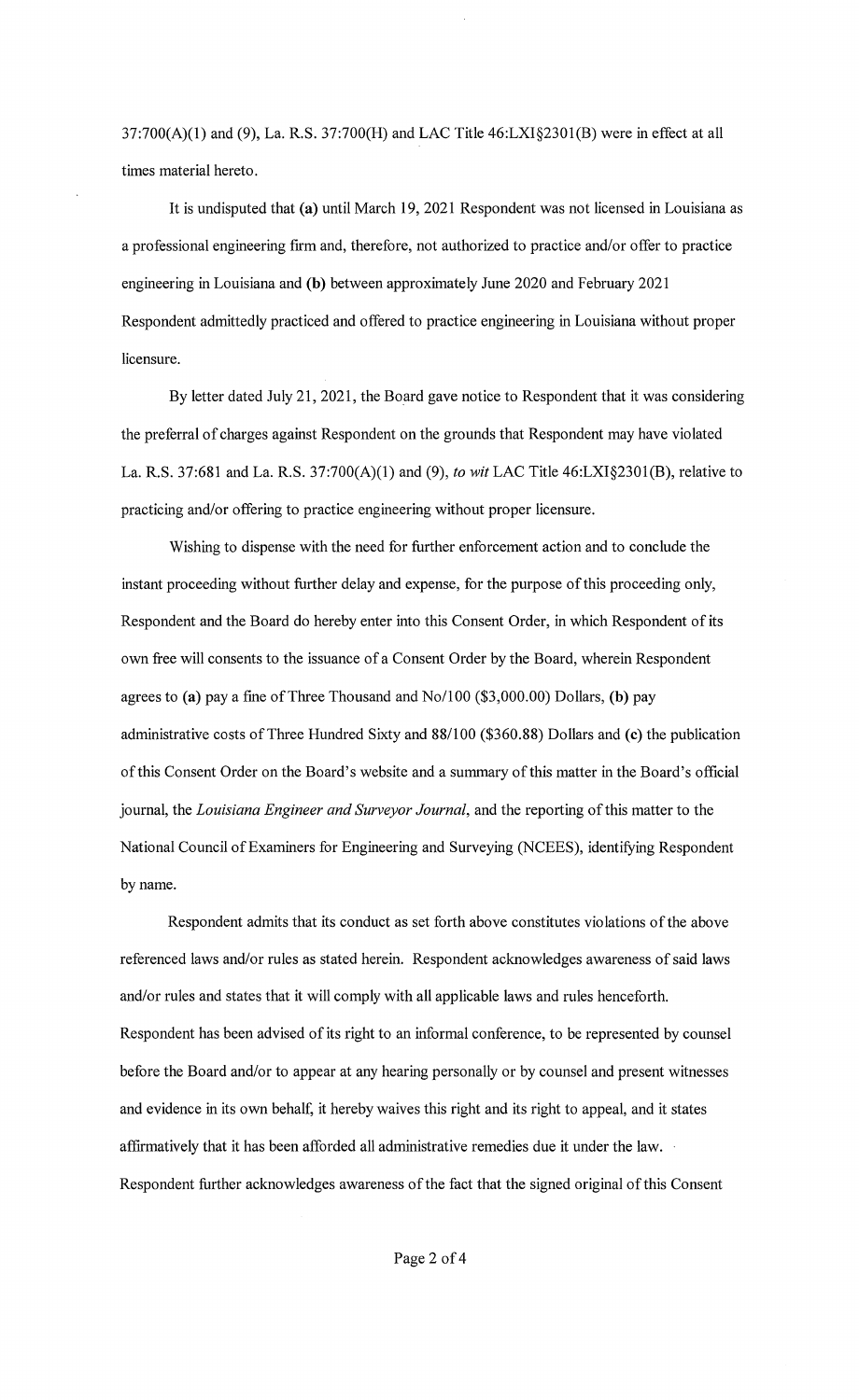Order will remain in the custody of the Board as a public record and will be made available for public inspection and copying upon request.

Therefore, in consideration of the foregoing and by signing this Consent Order, Respondent does hereby waive its right to an informal conference, to a hearing before the Board, to the presenting of evidence and witnesses on its behalf, to Findings of Fact and Conclusions of Law in this case, and to judicial review of this Consent Order.

Respondent hereby represents that (a) it fully understands the meaning and intent of this Consent Order, including but not limited to its final and binding effect, (b) it has voluntarily entered into this Consent Order and that no other promise or agreement of any kind has been made to or with it by any person whatsoever to cause the execution of this instrument and (c) the sanctions set forth in this Consent Order do not prevent the Board from taking further disciplinary or enforcement action against Respondent on matters not specifically addressed in this Consent Order.

WHEREFORE, the Louisiana Professional Engineering and Land Surveying Board and Respondent agree that:

1. Respondent shall pay a fine of Three Thousand and No/100 (\$3,000.00) Dollars, which shall be tendered to the Board by certified check payable to the Board, due upon the signing of this Consent Order; and

2. Respondent shall pay administrative costs of Three Hundred Sixty and 88/100 (\$360.88) Dollars, which shall be tendered to the Board by certified check payable to the Board, due upon the signing of this Consent Order; and

3. This Consent Order shall be published on the Board's website and a summary of this matter shall be printed in the official journal of the Board, the *Louisiana Engineer and Surveyor Journal,* and reported to the National Council of Examiners for Engineering and Surveying (NCEES), identifying Respondent by name; and

4. This Consent Order shall not become effective unless and until it is accepted and signed by and on behalf of the Board. Should the Board not accept and sign this Consent Order, it is agreed that presentation of this matter to the Board shall not prejudice the Board or any of its members, staff, attorneys or representatives from further participation, consideration, or resolution of any further proceedings herein.